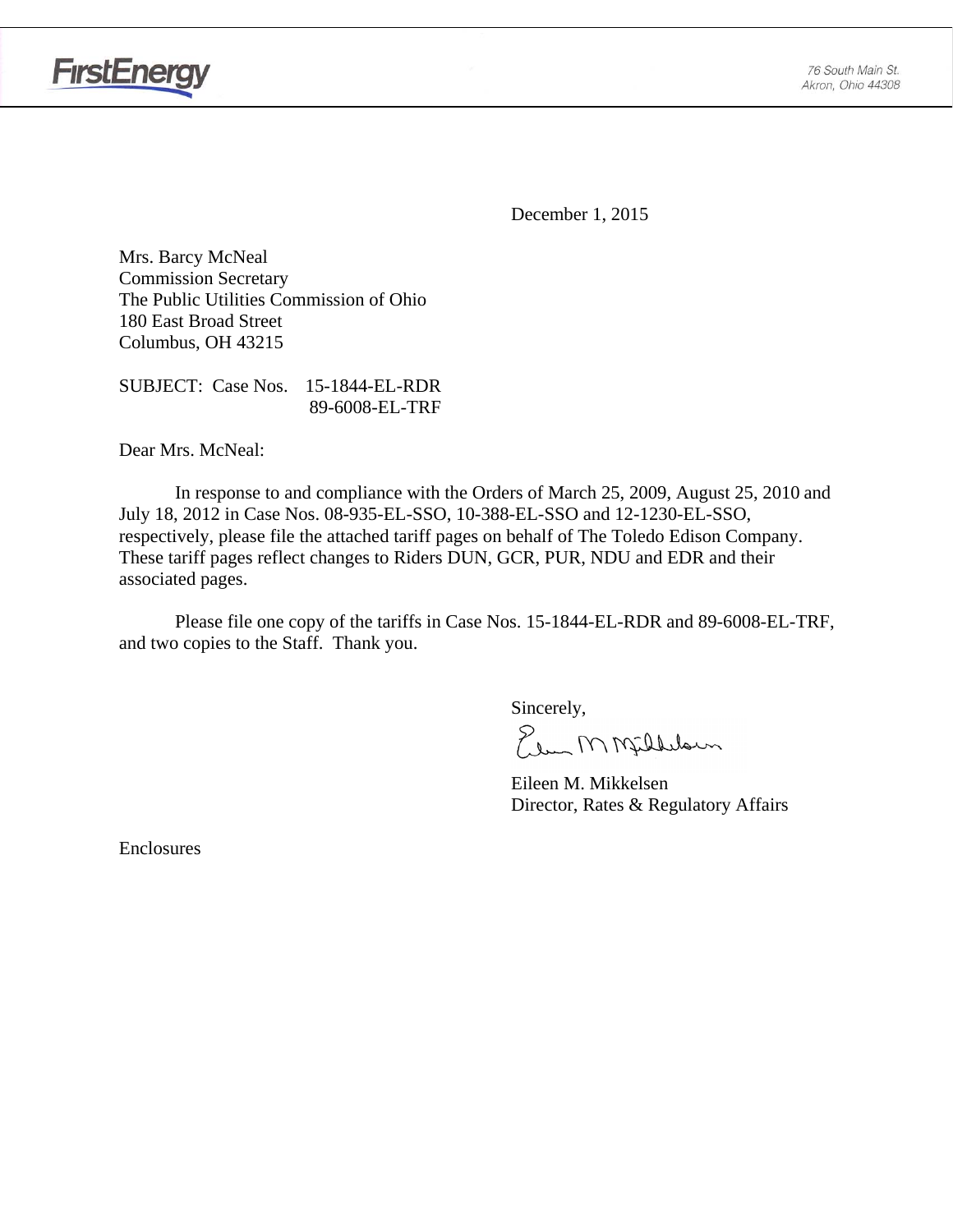#### **TABLE OF CONTENTS**

The following rates, rules and regulations for electric service are applicable throughout the Company's service territory except as noted.

|                                                      | <b>Sheet</b> | <b>Effective</b><br><u>Date</u> |
|------------------------------------------------------|--------------|---------------------------------|
| <b>TABLE OF CONTENTS</b>                             | 1            | 01-016-16                       |
| <b>DEFINITION OF TERRITORY</b>                       | 3            | 01-23-09                        |
| <b>ELECTRIC SERVICE REGULATIONS</b>                  | 4            | 12-04-09                        |
| <b>ELECTRIC SERVICE SCHEDULES</b>                    |              |                                 |
| Residential Service (Rate "RS")                      | 10           | 01-23-09                        |
| General Service - Secondary (Rate "GS")              | 20           | 01-23-09                        |
| General Service - Primary (Rate "GP")                | 21           | 01-23-09                        |
| General Service - Subtransmission (Rate "GSU")       | 22           | 01-23-09                        |
| General Service - Transmission (Rate "GT")           | 23           | 01-23-09                        |
| <b>Street Lighting Provisions</b>                    | 30           | 01-23-09                        |
| Street Lighting (Rate "STL")                         | 31           | 06-01-09                        |
| Traffic Lighting (Rate "TRF")                        | 32           | 01-23-09                        |
| Private Outdoor Lighting (Rate "POL")                | 33           | 06-01-09                        |
| Experimental Company Owned LED Lighting Program      | 34           | $05 - 01 - 15$                  |
| <b>MISCELLANEOUS CHARGES</b>                         | 75           | 07-05-12                        |
| <b>OTHER SERVICE</b>                                 |              |                                 |
| <b>Partial Service</b>                               | 52           | $01 - 01 - 06$                  |
| Residential Renewable Energy Credit Purchase Program | 60           | 10-01-09                        |
| <b>Cogeneration and Small Power Producer</b>         | 70           | $01 - 01 - 03$                  |
| <b>Interconnection Tariff</b>                        | 76           | $01 - 01 - 09$                  |
| <b>PIPP Customer Discount</b>                        | 80           | 06-01-14                        |

Filed pursuant to Orders dated March 25, 2009, August 25, 2010 and July 18, 2012, in Case Nos. 08-935-El-SSO, 10-388-EL-SSO and 12-1230-EL-SSO, respectively and Case No. 15-1844-EL-RDR, before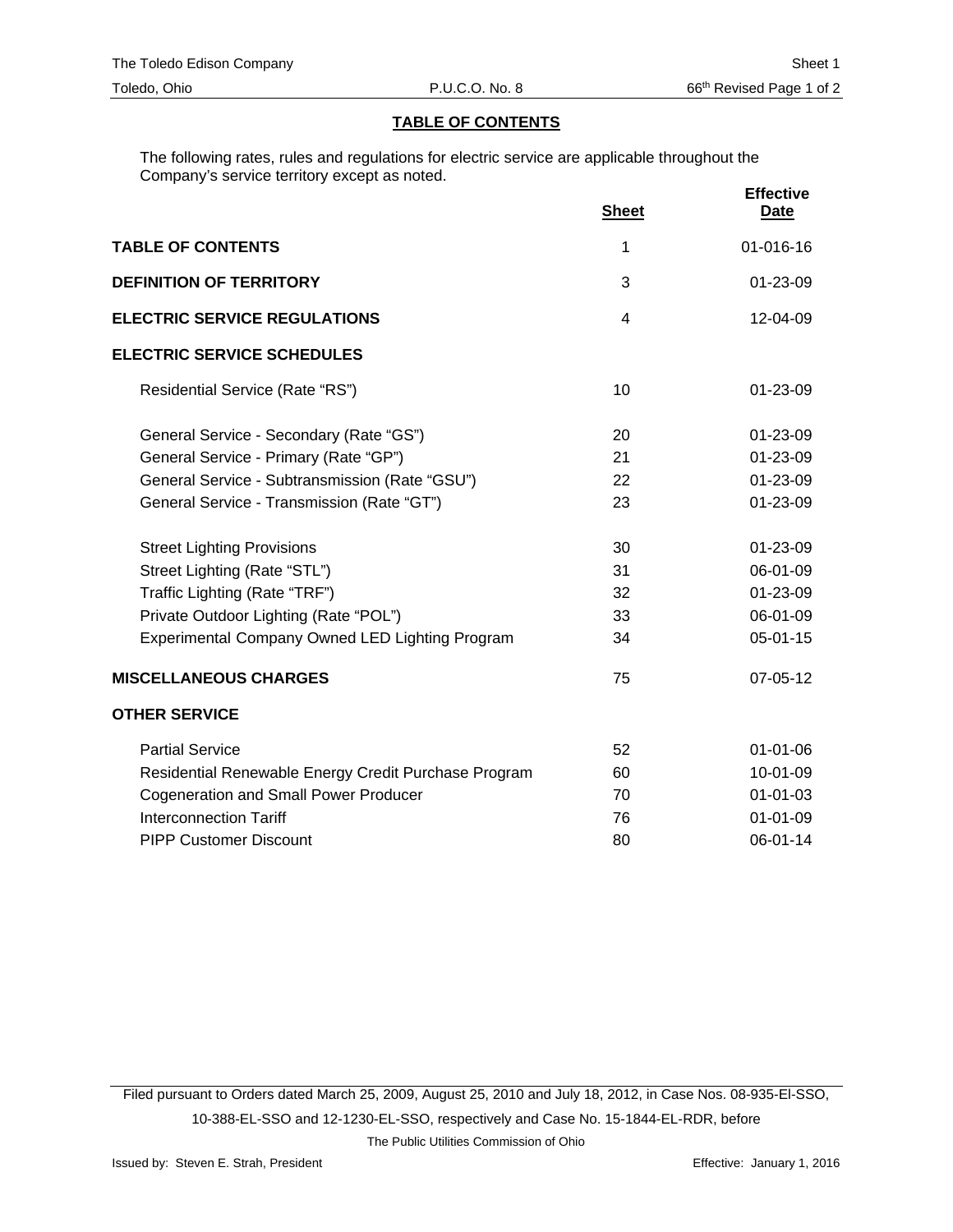| Toledo, Ohio |  |
|--------------|--|
|--------------|--|

# **TABLE OF CONTENTS**

| <b>RIDERS</b>                                          | <b>Sheet</b> | <b>Effective</b><br><u>Date</u> |
|--------------------------------------------------------|--------------|---------------------------------|
| Summary                                                | 80           | 06-01-14                        |
| <b>Residential Distribution Credit</b>                 | 81           | $05 - 21 - 10$                  |
| <b>Transmission and Ancillary Services</b>             | 83           | 09-10-10                        |
| <b>Alternative Energy Resource</b>                     | 84           | $10-01-15$                      |
| <b>School Distribution Credit</b>                      | 85           | 06-01-09                        |
| <b>Business Distribution Credit</b>                    | 86           | 01-23-09                        |
| <b>Hospital Net Energy Metering</b>                    | 87           | 10-27-09                        |
| Economic Development (4a)                              | 88           | 01-23-09                        |
| <b>Universal Service</b>                               | 90           | $01 - 01 - 15$                  |
| State kWh Tax                                          | 92           | 01-23-09                        |
| Net Energy Metering                                    | 93           | 10-27-09                        |
| Delta Revenue Recovery                                 | 96           | $10-01-15$                      |
| Demand Side Management                                 | 97           | $01 - 01 - 15$                  |
| Reasonable Arrangement                                 | 98           | 06-01-09                        |
| <b>Distribution Uncollectible</b>                      | 99           | $01 - 01 - 16$                  |
| Economic Load Response Program                         | 101          | 06-01-15                        |
| Optional Load Response Program                         | 102          | 06-01-14                        |
| <b>Generation Cost Reconciliation</b>                  | 103          | $01 - 01 - 16$                  |
| Fuel                                                   | 105          | 12-14-09                        |
| Advanced Metering Infrastructure / Modern Grid         | 106          | $10-01-15$                      |
| Line Extension Cost Recovery                           | 107          | $01 - 01 - 15$                  |
| Delivery Service Improvement                           | 108          | $01 - 01 - 12$                  |
| <b>PIPP Uncollectible</b>                              | 109          | $01 - 01 - 16$                  |
| Non-Distribution Uncollectible                         | 110          | $01 - 01 - 16$                  |
| <b>Experimental Real Time Pricing</b>                  | 111          | 06-01-15                        |
| <b>Experimental Critical Peak Pricing</b>              | 113          | 06-01-15                        |
| <b>Generation Service</b>                              | 114          | 06-01-15                        |
| Demand Side Management and Energy Efficiency           | 115          | $07 - 01 - 15$                  |
| <b>Economic Development</b>                            | 116          | $01 - 01 - 16$                  |
| <b>Deferred Generation Cost Recovery</b>               | 117          | 06-01-09                        |
| Deferred Fuel Cost Recovery                            | 118          | 06-21-13                        |
| Non-Market-Based Services                              | 119          | 07-01-15                        |
| <b>Residential Deferred Distribution Cost Recovery</b> | 120          | $01 - 01 - 12$                  |
| Non-Residential Deferred Distribution Cost Recovery    | 121          | $01 - 01 - 12$                  |
| <b>Residential Electric Heating Recovery</b>           | 122          | 07-01-15                        |
| <b>Residential Generation Credit</b>                   | 123          | $10-31-15$                      |
| <b>Delivery Capital Recovery</b>                       | 124          | 12-01-15                        |
| Phase-In Recovery                                      | 125          | 07-01-15                        |
| Automated Meter Opt Out                                | 128          | $01 - 01 - 15$                  |

Filed pursuant to Orders dated March 25, 2009, August 25, 2010 and July 18, 2012, in Case Nos. 08-935-El-SSO, 10-388-EL-SSO and 12-1230-EL-SSO, respectively and Case No. 15-1844-EL-RDR, before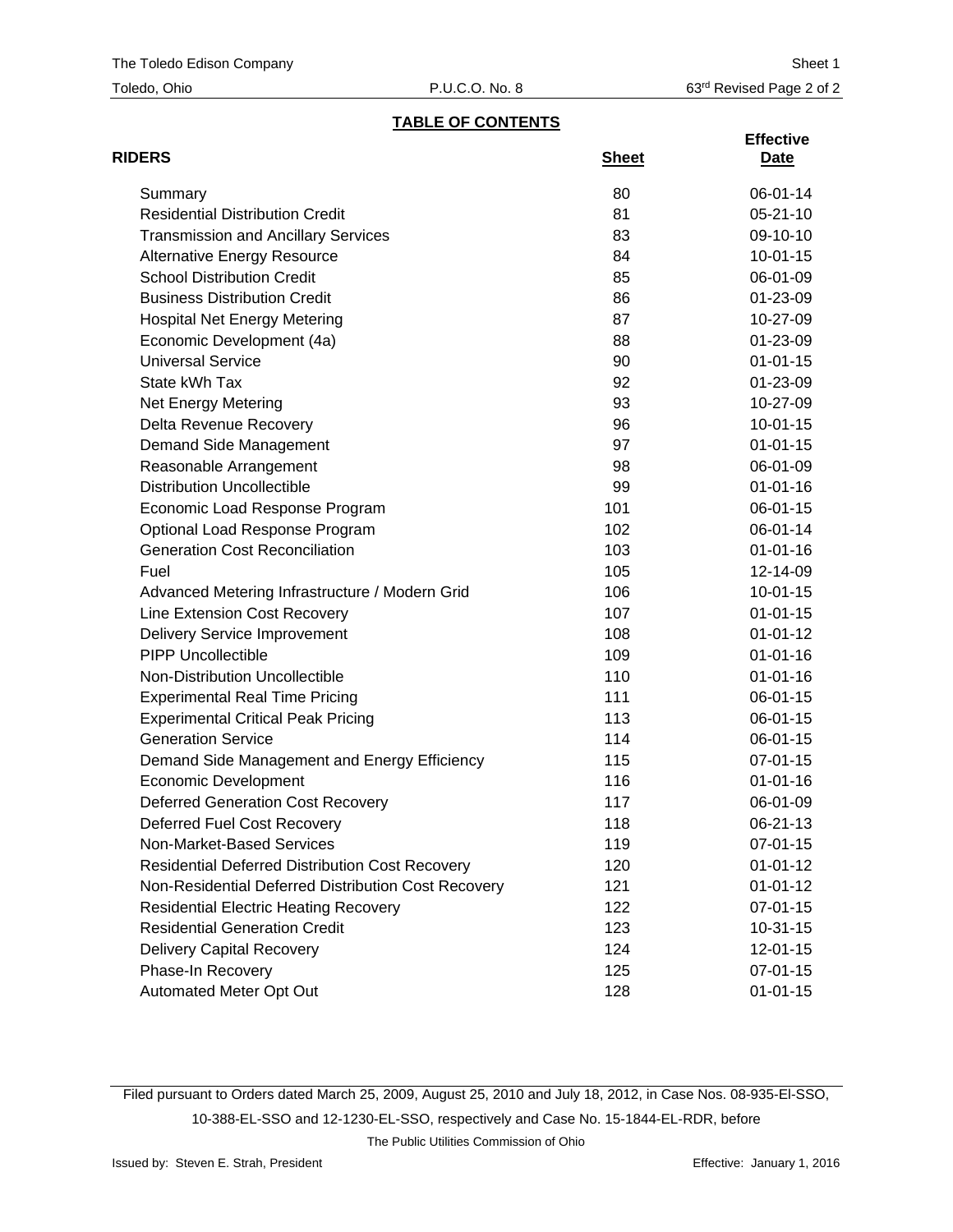#### **RIDER DUN Distribution Uncollectible Rider**

#### **APPLICABILITY:**

Applicable to any customer who receives electric service under the Company's rate schedules. The Distribution Uncollectible Rider (DUN) charge will apply, for all rate schedules, effective for service rendered beginning January 1, 2016, for all kWhs per kWh. This Rider is not avoidable for customers during the period the customer takes electric generation service from a certified supplier.

#### **RATE:**

DUN charge 0.0072¢

#### **RIDER UPDATES:**

The charges contained in this Rider shall be updated and reconciled on a quarterly basis. No later than December 1st, March 1st, June 1st and September 1st of each year, the Company shall file with the PUCO a request for approval of the rider charges which, unless otherwise ordered by the PUCO, shall become effective on a service rendered basis on January 1st, April 1st, July 1st and October 1st of each year.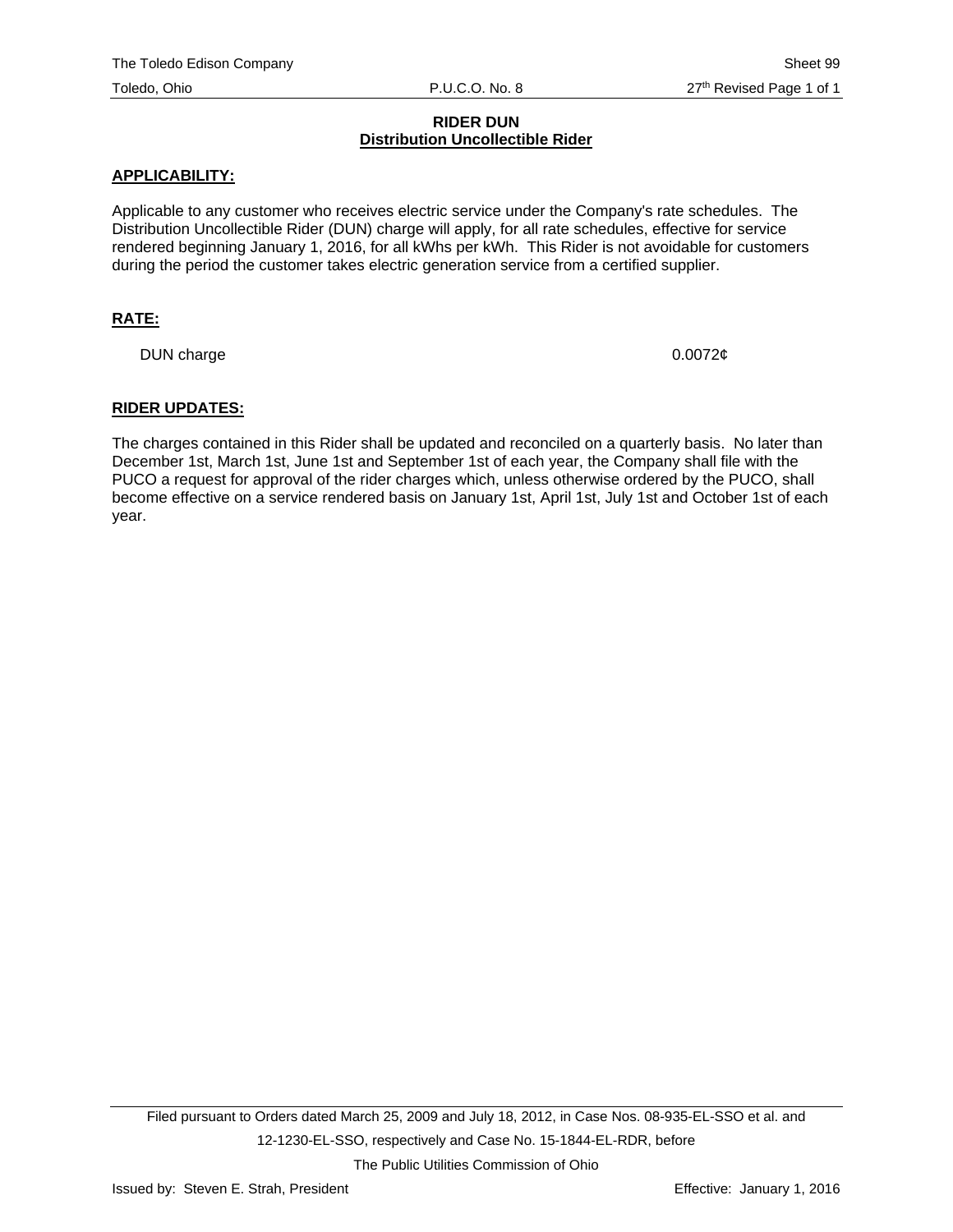#### **RIDER GCR Generation Cost Reconciliation Rider**

# **APPLICABILITY:**

Applicable to any customer who receives electric service under the Company's rate schedules. The Generation Cost Reconciliation Rider (GCR) charge will apply, by rate schedule, effective for service rendered beginning January 1, 2016, for all kWhs per kWh.

| <b>RATE:</b> | GCR1       | GCR <sub>2</sub> |
|--------------|------------|------------------|
| <b>RS</b>    | 0.3191c    | $0.0000$ ¢       |
| GS           | 0.3191c    | $0.0000$ ¢       |
| GP           | 0.3080¢    | $0.0000$ ¢       |
| GSU          | $0.2993$ ¢ | $0.0000$ ¢       |
| GT           | $0.2990$ ¢ | $0.0000$ ¢       |
| <b>STL</b>   | 0.3191c    | $0.0000$ ¢       |
| <b>TRF</b>   | 0.3191c    | $0.0000$ ¢       |
| <b>POL</b>   | 0.3191c    | $0.0000$ ¢       |
|              |            |                  |

The GCR charge shall be calculated as follows:

# GCR = {[GCR Deferral Balance] / S} x 1/(1 - CAT) x {(1 - LOSS<sub>AVG</sub>) / (1 - LOSS)}

Where:

- i. The calculation period is the three-month period ended two months prior to the effective dates of the updated rider (i.e. three months ended October 31, January 31, April 30, and July 31).
- ii. Each component of the formula includes the aggregated data for The Cleveland Electric Illuminating Company, Ohio Edison Company, and The Toledo Edison Company.
- iii. For any given billing period, only the non-zero GCR charge will be applied.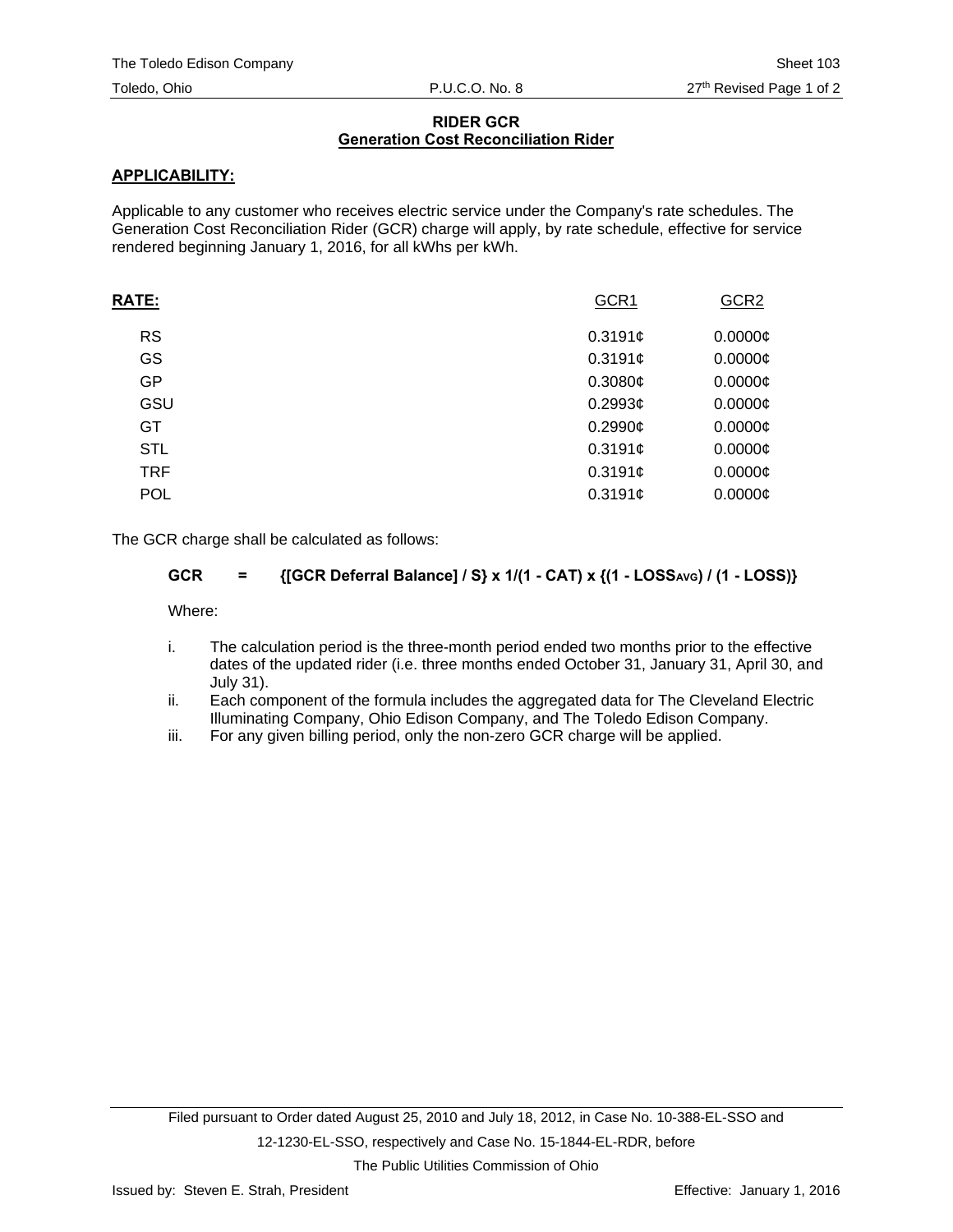#### **RIDER PUR PIPP Uncollectible Rider**

# **APPLICABILITY:**

Applicable to any customer who receives electric service under the Company's rate schedules. The PIPP Uncollectible Rider (PUR) charge will apply, for all rate schedules, effective for service rendered beginning January 1, 2016, for all kWhs per kWh. This Rider is not avoidable for customers during the period the customer takes electric generation service from a certified supplier. This Rider recovers uncollectible expense associated with PIPP customers to the extent such expense is incurred by the Company and is not recovered elsewhere.

# **RATE:**

PUR charge  $0.0132\ell$ 

# **RIDER UPDATES:**

The charges contained in this Rider shall be updated and reconciled on a quarterly basis. No later than December 1st, March 1st, June 1st and September 1st of each year, the Company shall file with the PUCO a request for approval of the rider charges which, unless otherwise ordered by the PUCO, shall become effective on a service rendered basis on January 1st, April 1st, July 1st and October 1st of each year.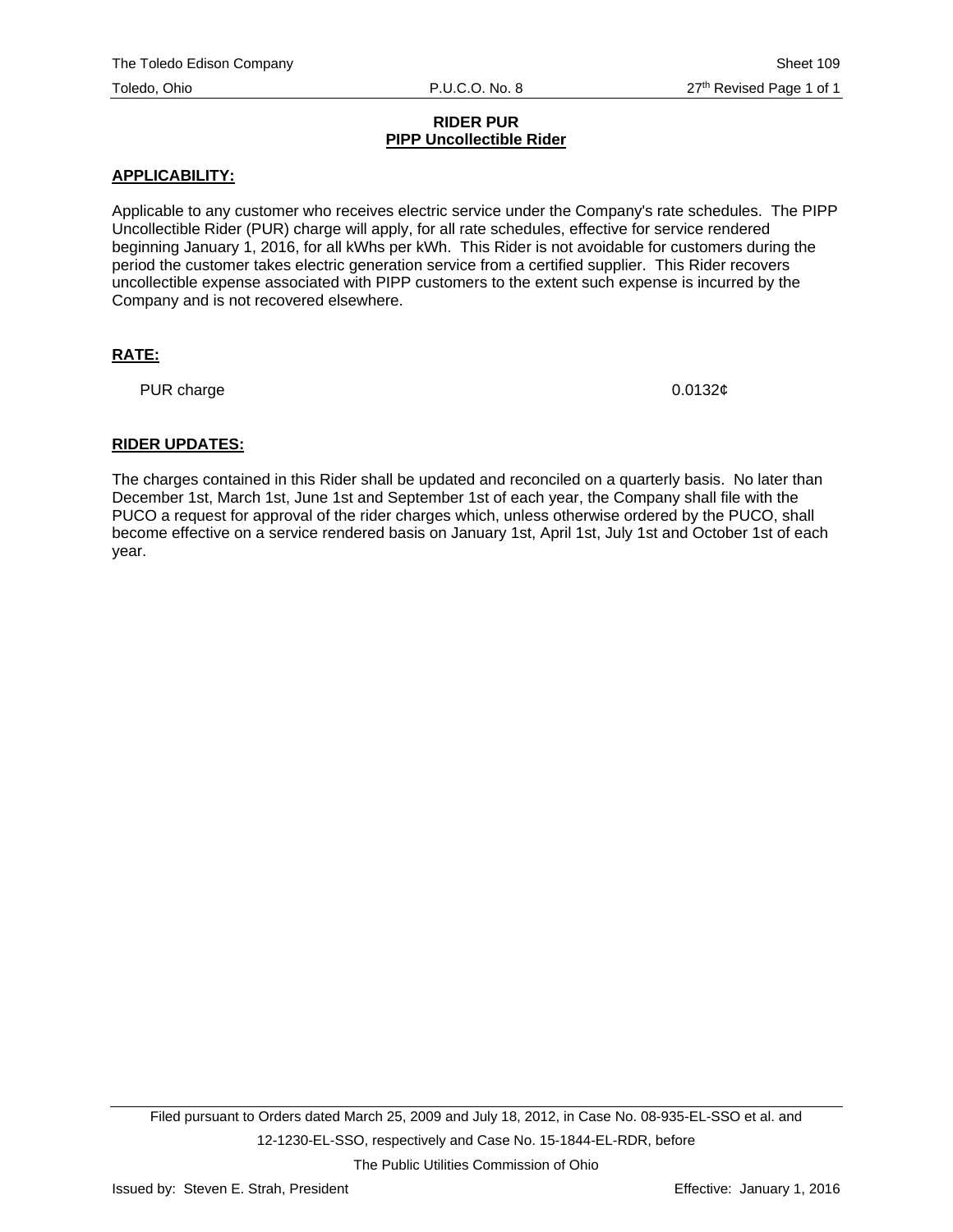#### **RIDER NDU Non-Distribution Uncollectible Rider**

#### **APPLICABILITY:**

Applicable to any customer who receives electric service under the Company's rate schedules. The Non-Distribution Uncollectible Rider (NDU) charge / (credit) will apply, for all rate schedules, effective for service rendered beginning January 1, 2016, for all kWhs per kWh. This Rider is not applied to customers during the period the customer takes electric generation service from a certified supplier.

# **RATE:**

NDU charge / (credit)  $0.0997¢$ 

#### **RIDER UPDATES:**

The charges / credits contained in this Rider shall be updated and reconciled on a quarterly basis. No later than December 1st, March 1st, June 1st and September 1st of each year, the Company shall file with the PUCO a request for approval of the rider charges / credits which, unless otherwise ordered by the PUCO, shall become effective on a service rendered basis on January 1st, April 1st, July 1st and October 1st of each year.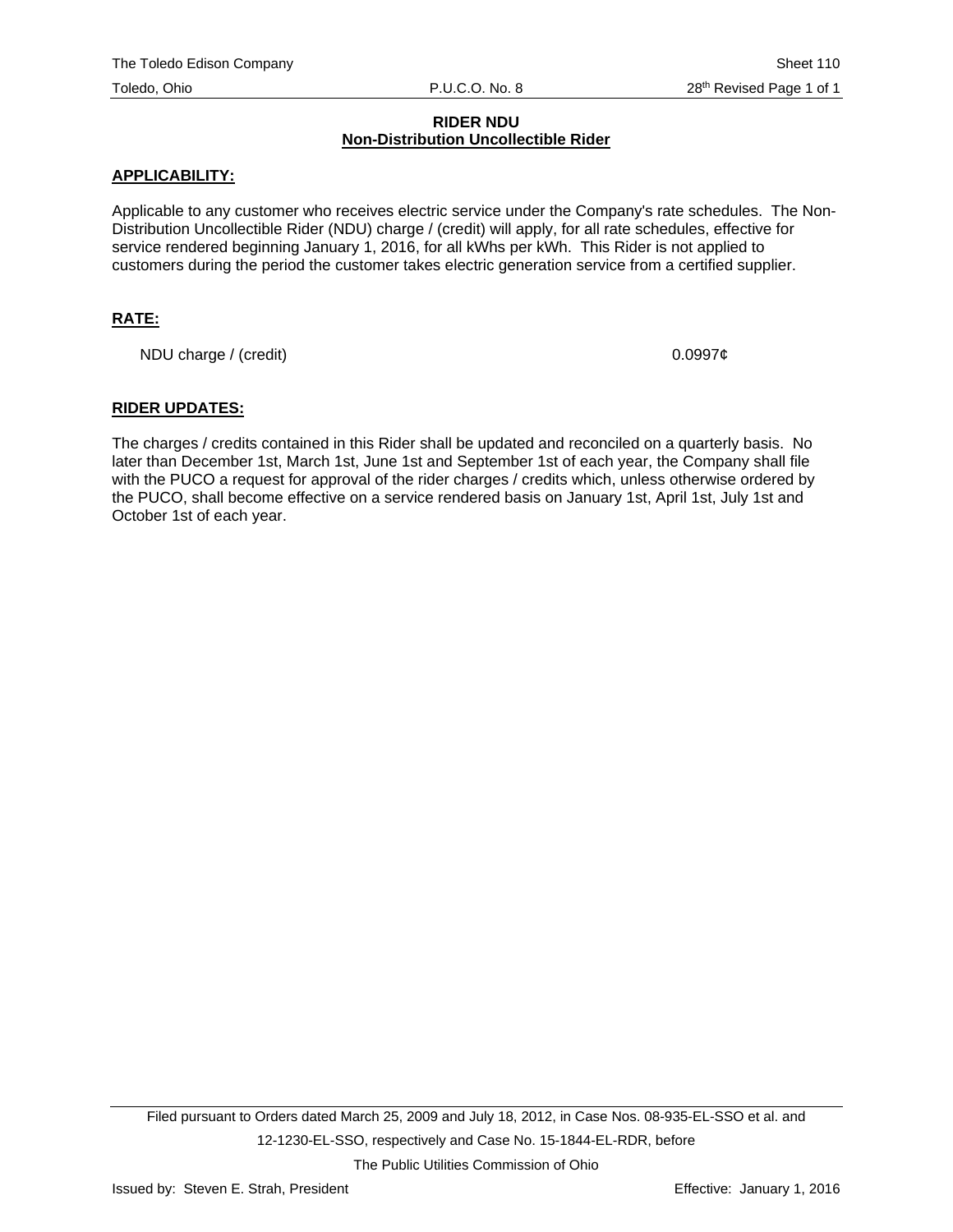# **c. Non Residential Credit Provision**

# **APPLICABILITY:**

Applicable to any customer taking General Service - Transmission (GT), Street Lighting (STL), Traffic Lighting (TRF), and Private Outdoor Lighting (POL) service under the Company's rate schedules. This Non-Residential Credit Provision is not applied during the period a customer takes electric generation service from a certified supplier.

# **RATE:**

The following credits will apply, by rate schedule, effective for service rendered beginning January 1, 2016, for all kWhs, per kWh:

| GT         | $(0.0000)$ ¢ |
|------------|--------------|
| STL        | $(0.0000)$ ¢ |
| <b>TRF</b> | $(0.0000)$ ¢ |
| <b>POL</b> | $(0.0000)$ ¢ |

# **d. General Service - Transmission (Rate GT) Provision**

# **APPLICABILITY:**

Applicable to any customer taking service under the Company's General Service – Transmission (Rate GT). This provision is not avoidable for customers who take electric generation service from a certified supplier.

# **RATE:**

The following charge will apply, effective for service rendered beginning June 1, 2009:

GT (per kVA of billing demand)  $$8.000$ 

The following credit will apply, effective for service rendered beginning January 1, 2016:

 $GT$  (all kWhs, per kWh) (1.8328) $\phi$ 

# **ADDITIONAL PROVISION:**

The charges provided for by Section (d) of this Rider shall be applied to the greater of (i) the measured monthly on-peak demand, or (ii) 25% of the measured monthly off-peak demand. Monthly on-peak demand is defined as the highest thirty (30) minute integrated kVA between the hours of 6:00 a.m. to 10:00 p.m. EST (equivalent to 7:00 a.m. to 11:00 p.m. EDT), Monday through Friday, excluding holidays. Holidays are defined as New Year's Day, Memorial Day, Independence Day, Labor Day, Thanksgiving Day, and Christmas Day. Monthly off-peak demand is defined as the highest thirty (30) minute integrated kVA for all other hours. This provision of Rider EDR is reconciled within this subpart (d) quarterly and is revenue neutral to the Companies.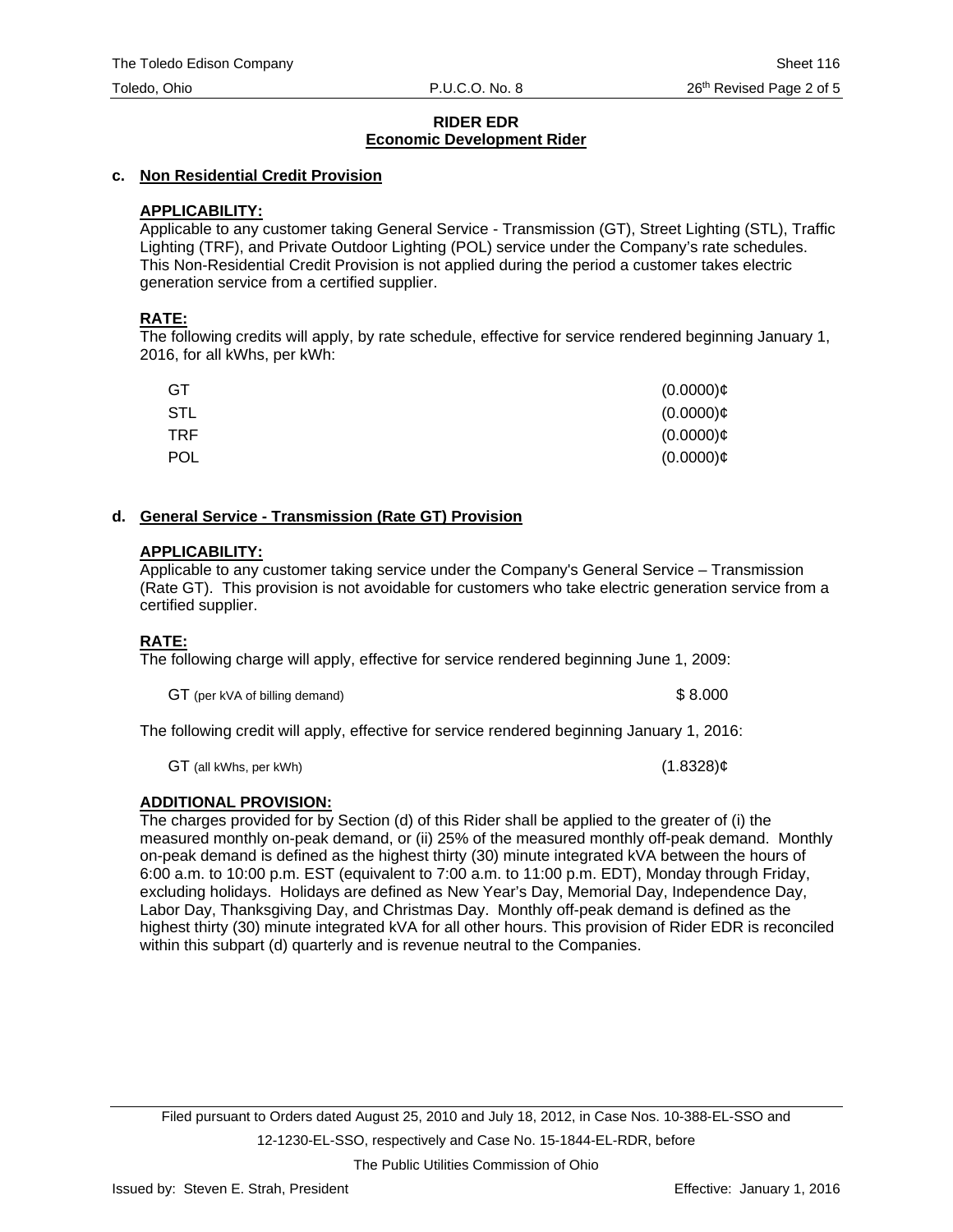#### **e. Standard Charge Provision**

#### **APPLICABILITY:**

Applicable to any customer that takes electric service under the Company's rate schedules. This Standard Charge Provision is not avoidable for customers who take electric generation service from a certified supplier.

#### **PURPOSE:**

The charges provided for by Section (e) of this Rider recover the difference in revenues resulting from the application of rates in the otherwise applicable rate schedule, and the application of credits in sections (a), (b), (c), and (f), of this Rider.

# **RATE:**

The following charges will apply, by rate schedule for all kWhs per kWh:

| GS | 0.1073c |
|----|---------|
| GP | 0.46736 |

# **f. School Credit Provision**

#### **APPLICABILITY:**

Applicable to any public school district building that either: 1) was served under the Company's Energy for Education II program on December 31, 2008, or 2) is a new public school district building in a school district served under the Company's Energy for Education II program on December 31, 2008 of which fifty-percent (50%) or more of the total square footage of such building is used for classroom-related purposes including any such building that is a mobile unit or temporary structure. This School Credit Provision is not applied to customers during the period the customer takes electric generation service from a certified supplier.

# **RATE:**

All applicable charges specified in Company's Generation Service Rider (GEN) for General Service - Secondary ("Rate GS"), General Service Primary ("GP"), or General Service - Subtransmission ("GSU") rates, shall be reduced by 8.693 percent.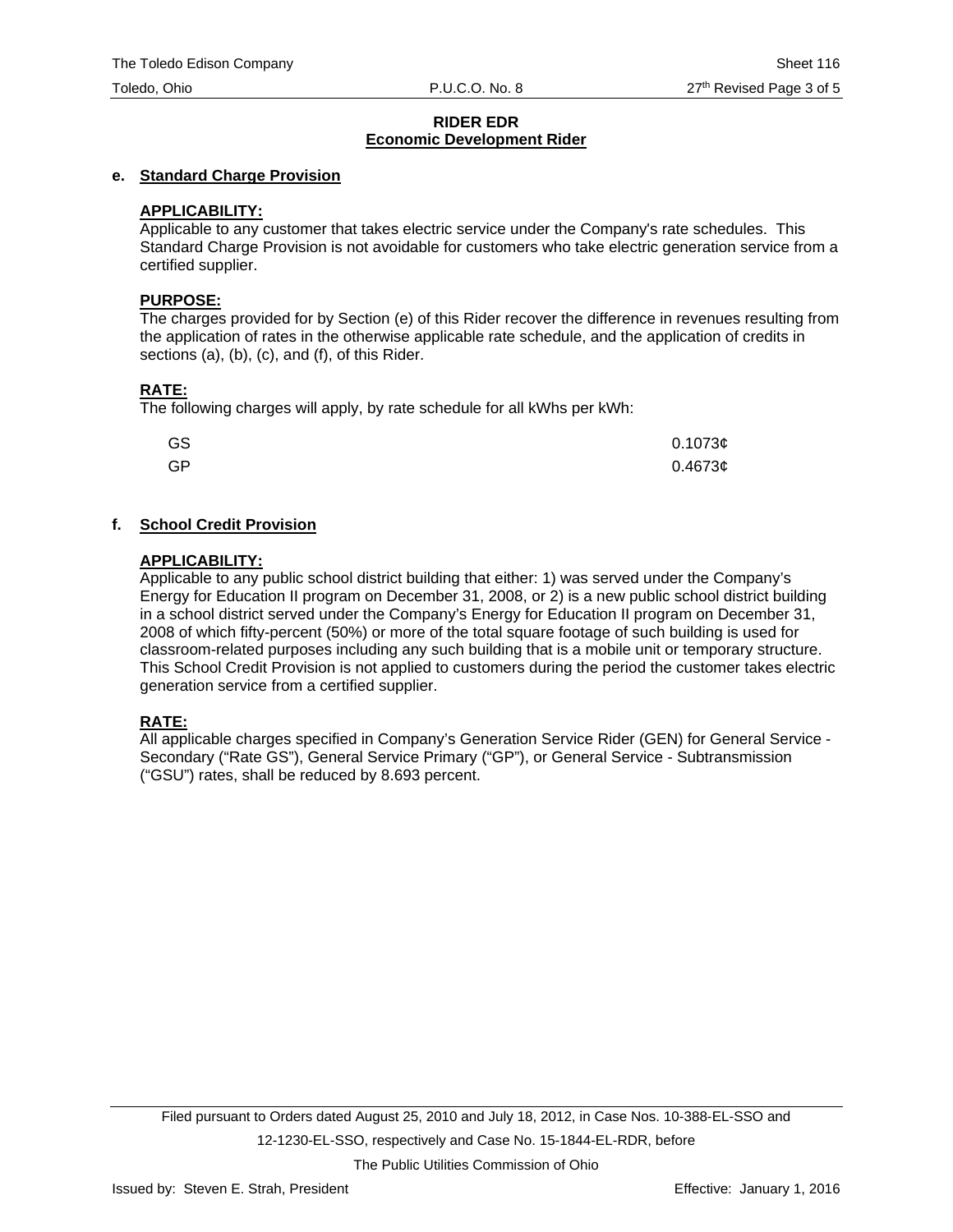# **g. Infrastructure Improvement Provision**

# **APPLICABILITY:**

Applicable to any customer that takes electric service under the Company's rate schedules with the exception of Street Lighting (STL), Traffic Lighting (TRF), and Private Outdoor Lighting (POL). This Infrastructure Improvement Provision is not avoidable for customers who take electric generation service from a certified supplier. Charges will be allocated in the same manner as the revenue was allocated in the Company's last distribution rate case, with the exception that no charges are allocated to the Street Lighting (STL), Traffic Lighting (TRF) and Private Outdoor Lighting (POL) schedules.

#### **PURPOSE:**

The charges provided for by Section (g) of this Rider recover costs associated with certain economic expansion and new employment in Ohio.

# **RATE:**

The following charges will apply, by rate schedule for all kWhs per kWh:

| <b>RS</b> | $0.0446\phi$ |
|-----------|--------------|
| GS        | 0.0298c      |
| <b>GP</b> | 0.0117c      |
| GSU       | $0.0046\phi$ |
| GT        | 0.0014c      |

# **h. Automaker Credit Provision**

# **APPLICABILITY:**

Applicable to domestic automaker facilities with more than 45 million kilowatt-hours of consumption for the 12 monthly billing periods ended December 31, 2009 at a single site. This Automaker Credit Provision is available for customers who take electric generation service from a certified supplier.

# **RATE:**

All credits included in Section (h) of this Rider are applied only to usage that exceeds the average of the customer's twelve (12) billing periods ended December 31, 2009 ("Baseline Usage").

| First 20 percent of kWh's over Baseline Usage, per kWh | $(1.0000)$ ¢ |
|--------------------------------------------------------|--------------|
| All kWh's exceeding 20% over Baseline Usage, per kWh   | $(1.2000)$ ¢ |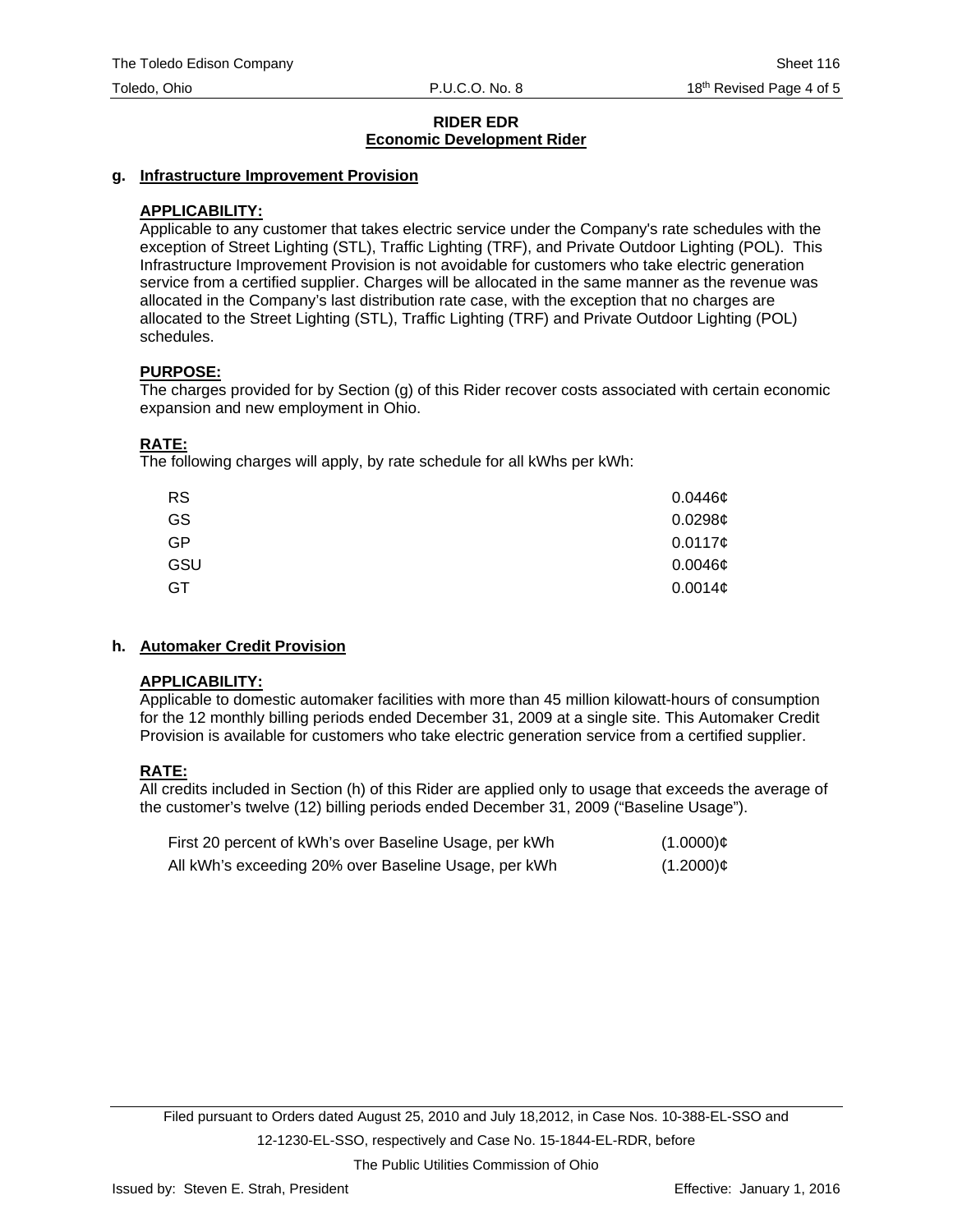#### **i. Automaker Charge Provision**

#### **APPLICABILITY:**

Applicable to any customer that takes electric service under the Company's rate schedules with the exception of General Service - Transmission (GT), Street Lighting (STL), Traffic Lighting (TRF), and Private Outdoor Lighting (POL). This Automaker Charge Provision is not avoidable for customers who take electric generation service from a certified supplier.

#### **PURPOSE:**

The charges provided for by Section (i) of this Rider recover costs associated with implementation of the Automaker Credit Provision.

#### **RATE:**

The following charge will apply effective for service rendered beginning January 1, 2016, for all kWhs per kWh:

Automaker Charge 0.0063¢

#### **RIDER UPDATES:**

The charges contained in this Rider shall be updated and reconciled on a quarterly basis. No later than December 1st, March 1st, June 1st and September 1st of each year, the Company will file with the PUCO a request for approval of the Rider charges which, unless otherwise ordered by the PUCO, shall become effective on a service rendered basis on January 1st, April 1st, July 1st and October 1st of each year, beginning October 1, 2011. After May 31, 2016, all provisions of this Rider, except for the Infrastructure Improvement Provision - Section (g), shall be used for reconciliation purposes only.